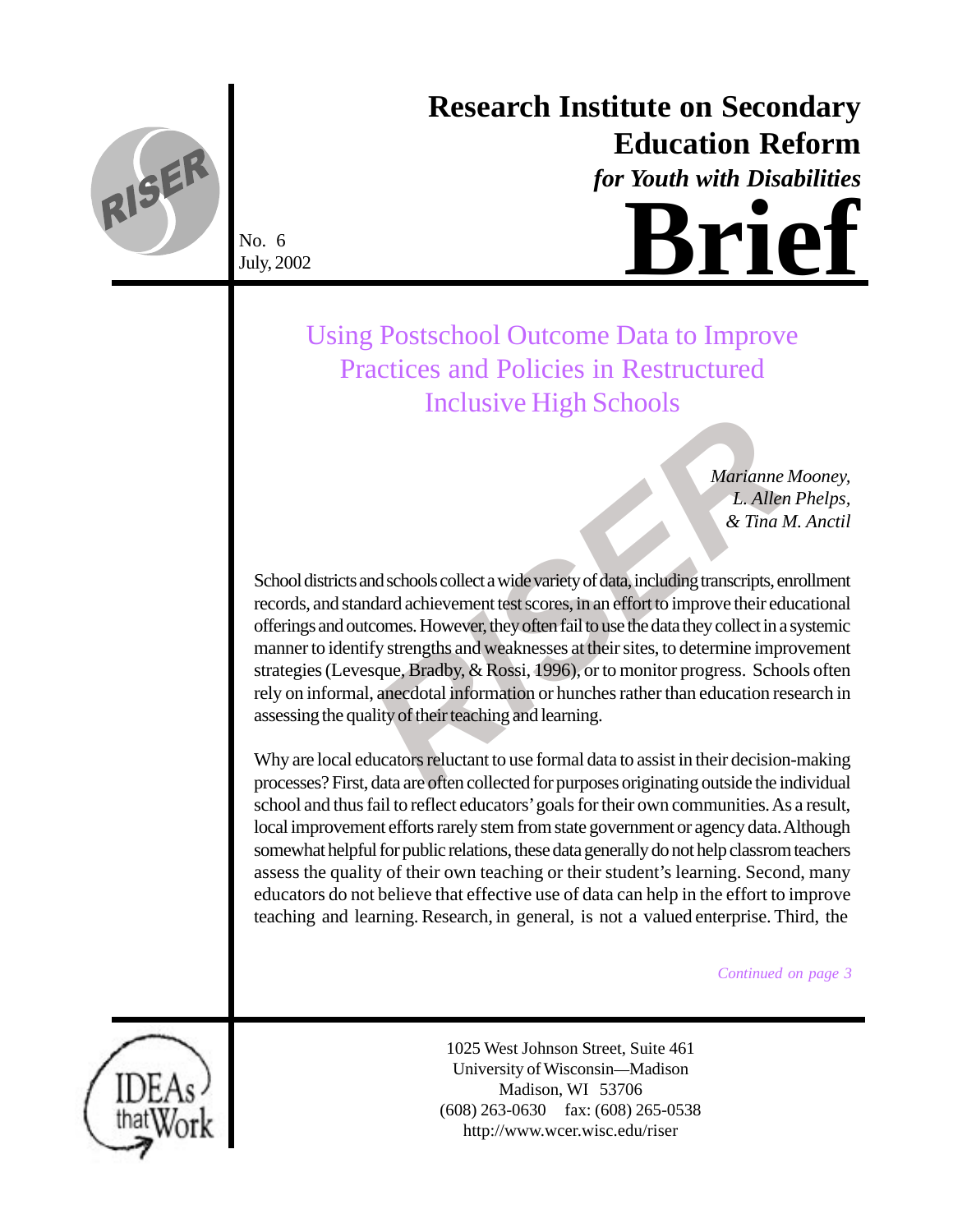#### ACKNOWLEDGMENTS

This brief is drawn from a RISER research report entitled *Postschool Outcome Analyses: Their Importance, Use, and Focus for Students with and without Disabilities*. We wish to thank Drs. Lizanne DeStefano, David Johnson, Marlene Simon, and Bruce King for their thoughtful reviews of the research report, and Mary Fish and Cathy Loeb for invaluable editorial assistance.



This brief was supported by a grant from the U.S. Department of Education, Office of Special Education and Rehabilitative Services, Office of Special Education Programs (#H158J970001) and by the Wisconsin Center for Education Research, School of Education, University of Wisconsin —Madison. Any opinions, findings, or conclusions are those of the authors and do not necessarily reflect the views of the supporting agencies.

#### INSTITUTE MISSION

The mission of the institute is to expand the current knowledge base related to practices and policies in secondary schools that enhance learning, achievement, and postschool outcomes for students with disabilities.



#### CORE RESEARCH QUESTIONS

- 1. What are critical features of instruction, assessment, and support strategies that promote authentic understanding, and achievement (and performance) for all students?
- 2. How have changes in authentic inclusive learning and schooling practices affected the school and postschool outcomes (and their interaction) for students with disabilities (collectively and disaggregated) using frames of reference focused on equity, value added, and accountability?
- 3. How do schools accommodate district and state outcome assessments, and how do such accommodations affect the participation in, reporting of, and validity of assessment?
- 4. In schools evolving toward authentic and inclusive instruction, what are the roles and expectations of stakeholders as they engage in planning for secondary and postsecondary experiences?
- 5. What contextual factors are required to support and sustain the development of secondary-level learning environments that promote authentic understanding, achievement, and performances for all students?
- 6. What strategies are effective in providing both information and support to policymakers, school administrators, teachers, human service personnel, and the community so they utilize the findings to create and support learning environments that promote authentic understanding, achievement, and performance for all students?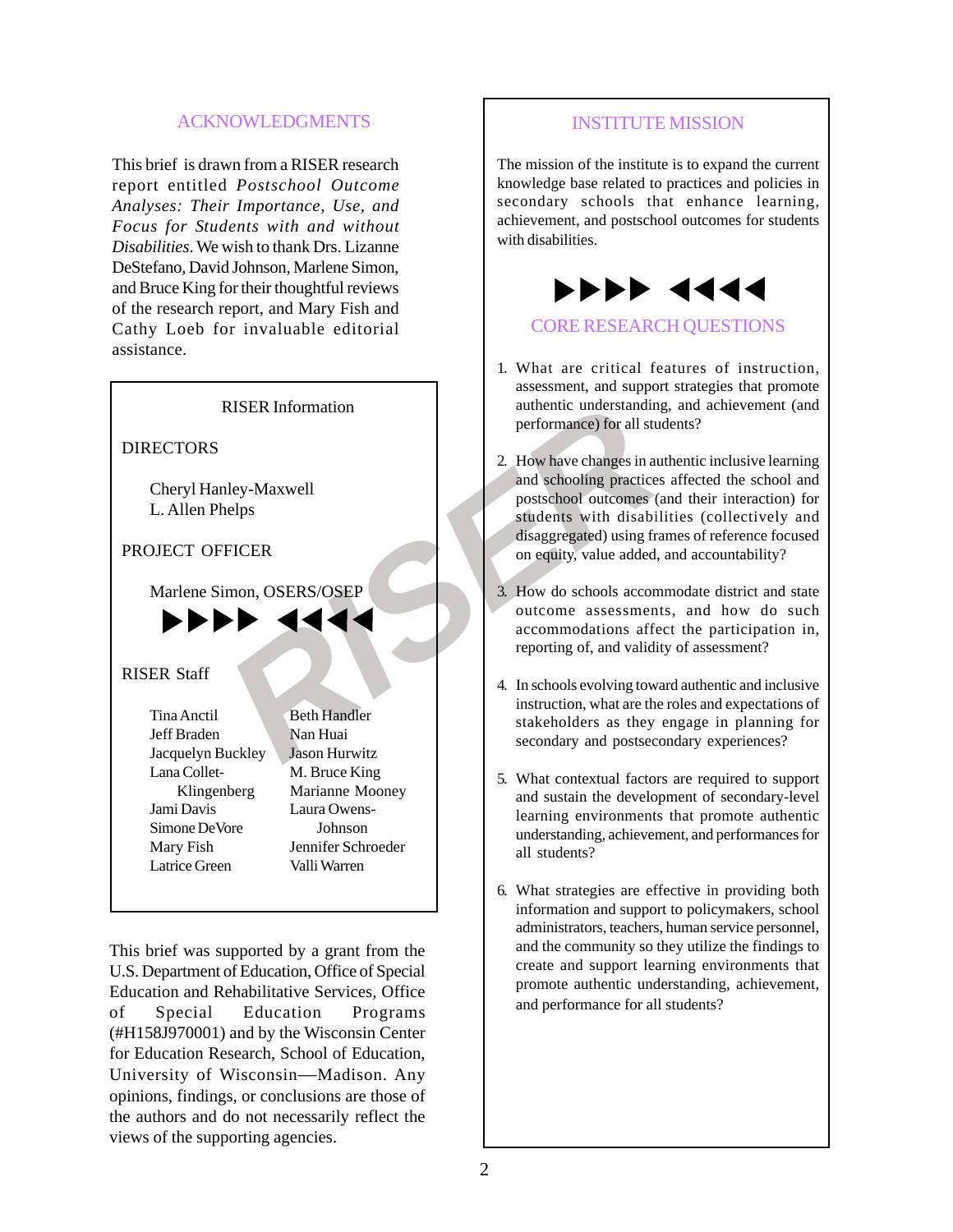capacity of local educators to use data critically and effectively is limited. Using detailed information to plan improvement or change is not a natural process. Educators need help in seeing how data can help them understand what is currently happening at their site and what should happen next.

The first step in implementing the continuous and reflective use of data is to identify the desired outcomes. Central to many reform initiatives is educational accountability, in which communities, schools, and educators take a strong interest in examining and improving student outcomes. Discussions about curricula and instruction are being shaped by the kinds of postschool outcomes it is hoped students will achieve after they graduate from high school. A key consideration for today's educators is which educational practices best serve learning for every student.

Nationwide, many educators are embracing the challenge to ensure that students with disabilities receive the best education possible by sharing a commitment to raise standards and expectations for all students. The Individuals with Disabilities Education Act (IDEA) Amendments of 1997 reflected the recognition that high expectations, access to the general education curriculum, and public accountability are key elements in improving results for students with disabilities. IDEA requirements call for the inclusion of students with disabilities in state and district assessments and the reporting of performance goals and indicators. Targeted outcomes for students with disabilities, which now broadly focus on the transition to adult life, reflect a commitment to help these students achieve academic, occupational, and social competence and become productive and independent adults. Perhaps the most appropriate standard for assessing the effectiveness of instructional programs and practices is the equality of results achieved for students with and without disabilities (Hahn, 1997). It is imperative that educators have parallel goals and outcome expectations for both groups. Ultimately, all of our nation's future citizens are not well educated unless each acquires the knowledge and skills needed to achieve a high quality of life in adulthood, including the ability to function effectively and fully in tomorrow's workplace.

### Restructured and Inclusive High Schools

postschool outcomes it is hoped<br>also disabilities. These schools paration for today's educators is<br>allow equitable access to the stractices best serve learning for<br>and learning experiences with<br>access to the stractices bes The Research Institute on Secondary Education Reform for Students with Disabilities (RISER) is conducting a 5-year research study on practices and policies that improve learning opportunities and postschool outcomes for students with disabilities in significantly restructured high schools. Using a conceptual framework of restructured schools developed by Newmann and Wehlage (1995), we selected four high schools for intensive and longitudinal analysis based on their active promotion of and participation in "authentic and inclusive teaching and learning" practices for all students, including those with disabilities. These schools provide students with disabilities with accommodations and support that allow equitable access to the standard core curriculum and learning experiences with high authenticity in the general education classroom. Many school reform efforts assume that strong external accountability systems (such as statewide academic performance testing and widely accessible school report cards) are a key element in improving educational outcomes and school performance. However, a study of 24 restructuring schools found that schools with strong external accountability tended to have limited capacity for improvement. In this study of selected schools demonstrating high levels of authentic achievement, strong internal accountability measures (i.e., staff identification of clear standards for student performance, staff collection of information to monitor student success, and strong peer pressure within the faculty to meet established goals) provided a capacity for changing curriculum and instruction that does not exist in many high schools (Newmann, King, & Rigdon, 1997). Thus, understanding how restructured high schools use internal and external accountability systems to improve learning experiences and outcomes for students with and without disabilities is pivotal to improving both student performance and equity in high school reform efforts.

> The four RISER study schools range in size from 400 to 1,000 students in grades 9-12 or 7-12. They are located in a major urban setting and in smaller communities in the northeast and southwest. Students with disabilities represent approximately 16% of the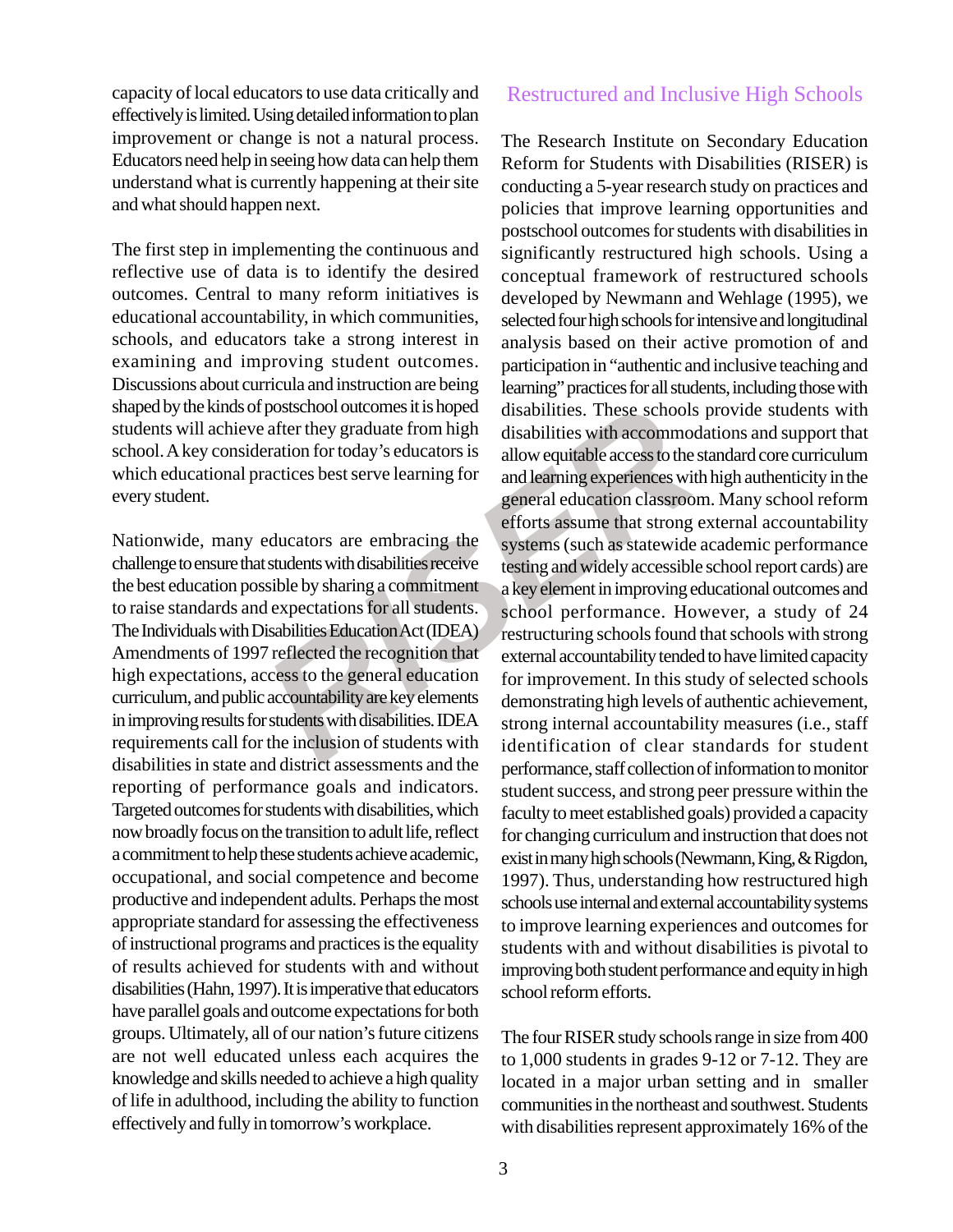From the state of the exclusion of the curriculum, students are the state of the state of the state of the state of the state of the state of the state of the state of the state of the state of the state of the state of th student population in these schools (Site  $1 = 22\%$ , Site  $2 = 16\%$ , Site  $3 = 16\%$ , and Site  $4 = 11\%$ ), a percentage that compares favorably with the percentage of students with disabilities found in high schools nationally (14%; U.S. Department of Education, 1998-99). For each individual site, it remains somewhat unclear why the school's percentage of students with disabilities is higher or lower than the national average. One factor may be that the schools accept students referred from outside their geographical boundaries. In Site 4, for example, where the percentage is lower than the national average, the school district has a program for students with severe disabilities that is housed in another high school. Therefore, the students with disabilities at Site 4 are primarily those with mild disabilities. The majority of students with disabilities in these schools are categorized as learning disabled. Additionally, in each school community, the definition of student success is linked closely to traditional academic achievement standards, with each site reporting more than 75% of its graduates going on to 2- and 4-year colleges and universities.

Site 1 was built "from the ground up" in 1985 with a mission of authentic student learning and performance. The primary pedagogical vehicle is the evaluation of student work through portfolios. This school offers a community-service and internship program through which students are prepared for work, citizenship, and further study. During the last 2 years of high school, students complete a series of portfolios, which determine their eligibility for graduation. Students with disabilities are included in the general education classroom and receive services from the resource room as needed. The focus of the resource room was described by one teacher as ". . .helping students develop strategies to cope with academic demands, and to advise the faculty on ways to accommodate such students' learning needs and styles." Furthermore, all teaching and learning in Site 1 reflect five "habits of mind" (Connections, Perspective, Evidence, Speculation, and Significance) that the faculty works to infuse in student work and in their own teaching. The faculty has created a learning community that supports authentic student performance and a vision of high intellectual quality work for all students.

Site 2 focuses its reform efforts on the implementation of personalized learning plans and community-based learning for all students. The personalized learning plans help students reflect and connect their experiences in school to their future life and career goals. These plans also engage students with personally relevant, challenging, motivating, and accountable educational activities. Special education services are provided, in almost all cases, within the general education program. Special education is viewed not as a program, but rather as a support system for general education. There are no resource room or pullout programs operated by special education within the building. Personalized learning plans, in addition to individualized education plans, are used to guide student program and placement decisions. All students, including students with disabilities, are also extended opportunities to participate in independent study courses. This diversity and range in educational opportunities for students have given the high school program added flexibility to meet the wide range of student needs.

In Site 3, reform efforts are evident in the curriculum and instructional methods used. The curriculum and instruction are interdisciplinary, inclusive, performancebased, group process–oriented, and team-taught. As part of the curriculum, students complete a 40-hour community service requirement. In addition, their high school experience includes a series of portfolio projects, requiring students to demonstrate their understanding and/or skill level in specific areas. In this community, the definition of student success is linked closely to personal growth and community involvement as well as to traditional academic achievement standards. Students with disabilities are included in the general education classroom for most subjects, and all classes are heterogeneous.

Site 4 opened its doors in 1989 with a special emphasis on interdisciplinary course offerings and the inclusion of students with disabilities in regular classrooms. Team teaching is a trademark of this school, featuring special education teachers joined with regular education teachers to provide instruction for a particular course. The school's Learning Center, a resource for students staffed by school personnel, allows all students to receive academic accommodations in a structured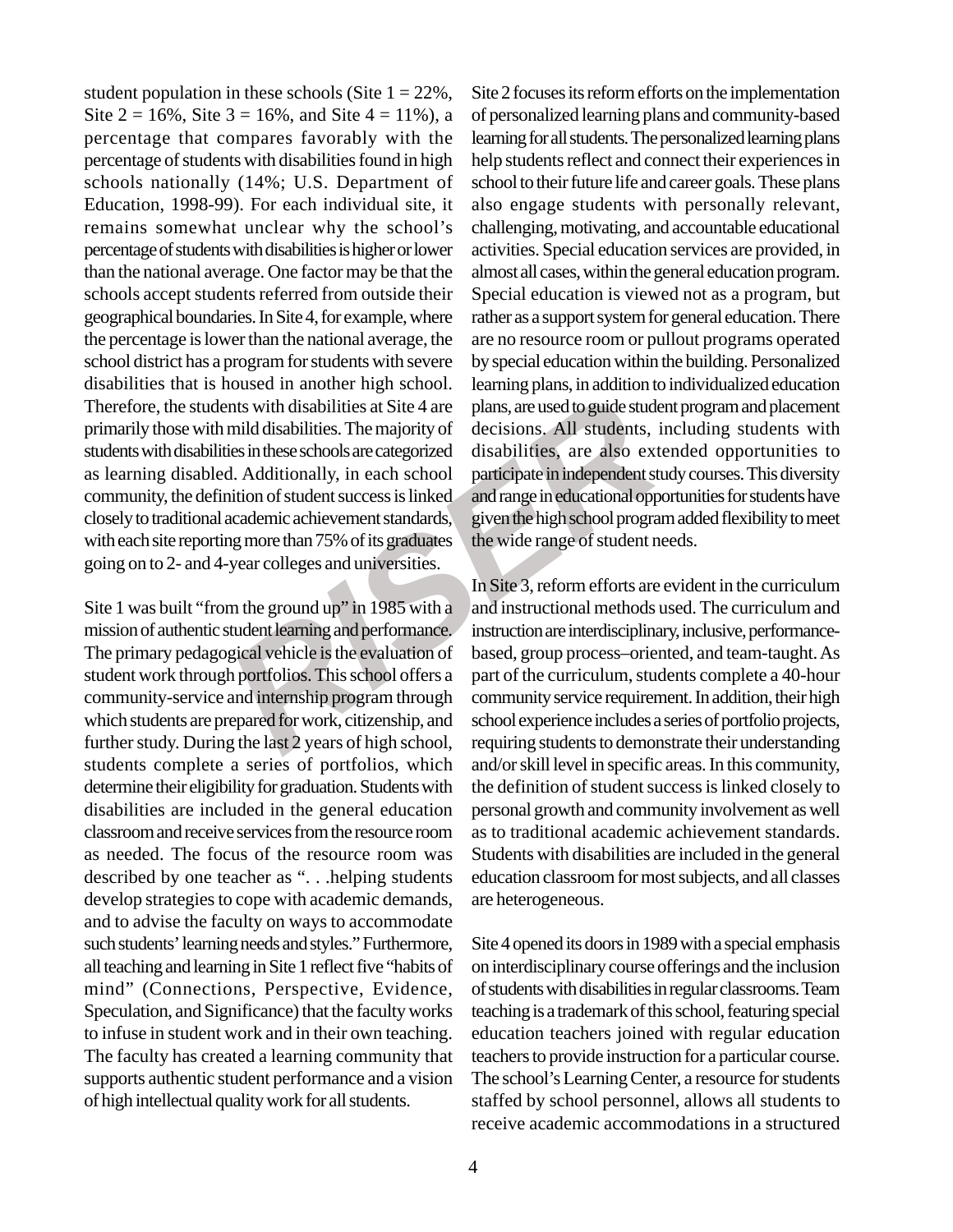learning environment during the school day, as well as before and after school. Exclusive course offerings for special education students include a study skills course and a self-advocacy course.

intent of answering the overall question, "In what ways would postschool outcome data on students with and without disabilities prove useful to your instructional practices and schoolwide policy development?"

### Method

#### *Instrument*

Having determined in a previous study (Mooney & Phelps, 2001) that faculty and staff at RISER sites valued the same postschool outcomes for students with and without disabilities, we developed a survey to identify educators' perceptions of the usefulness of collecting certain postschool outcome information. The survey presented six open-ended questions with the

### *Sample*

The faculties and staff members of the four RISER sites served as the convenience sample for the study. Of the 215 surveys mailed, 152 useable surveys were returned for a total return rate of 71.0% (Site 1: 29 responses [72.5%], Site 2: 33 responses [82.5%], Site 3: 69 responses [92.0%], and Site 4: 21 responses [35.0%]). The respondent demographics are provided in Table 1 below.

| Table 1. Respondent Demographics          |                |      |
|-------------------------------------------|----------------|------|
|                                           |                |      |
| Variable                                  | $\mathbf n$    | $\%$ |
| Gender                                    |                |      |
| Male                                      | 76             | 50.0 |
| Female                                    | 76             | 50.0 |
|                                           |                |      |
| <b>Current Position</b>                   |                |      |
| General education teacher                 | 95             | 62.5 |
| <b>Staff</b>                              | 21             | 13.8 |
| Special education teacher                 | 17             | 11.2 |
| Administrator                             | 9              | 5.9  |
| Guidance counselor                        | 5              | 3.3  |
| Paraprofessional                          | $\overline{4}$ | 2.6  |
| Vocational education teacher              | $\mathbf{1}$   | 0.7  |
| Years of experience in field of education |                |      |
| $1-5$ years                               | 40             | 26.3 |
| 6-10 years                                | 42             | 27.6 |
| $11-15$ years                             | 29             | 19.0 |
| $16-20$ years                             | 16             | 10.5 |
| $21-25$ years                             | 11             | 7.2  |
| $26-30$ years                             | $\overline{2}$ | 1.3  |
| $30+years$                                | 8              | 5.3  |
| No response                               | $\overline{4}$ | 2.6  |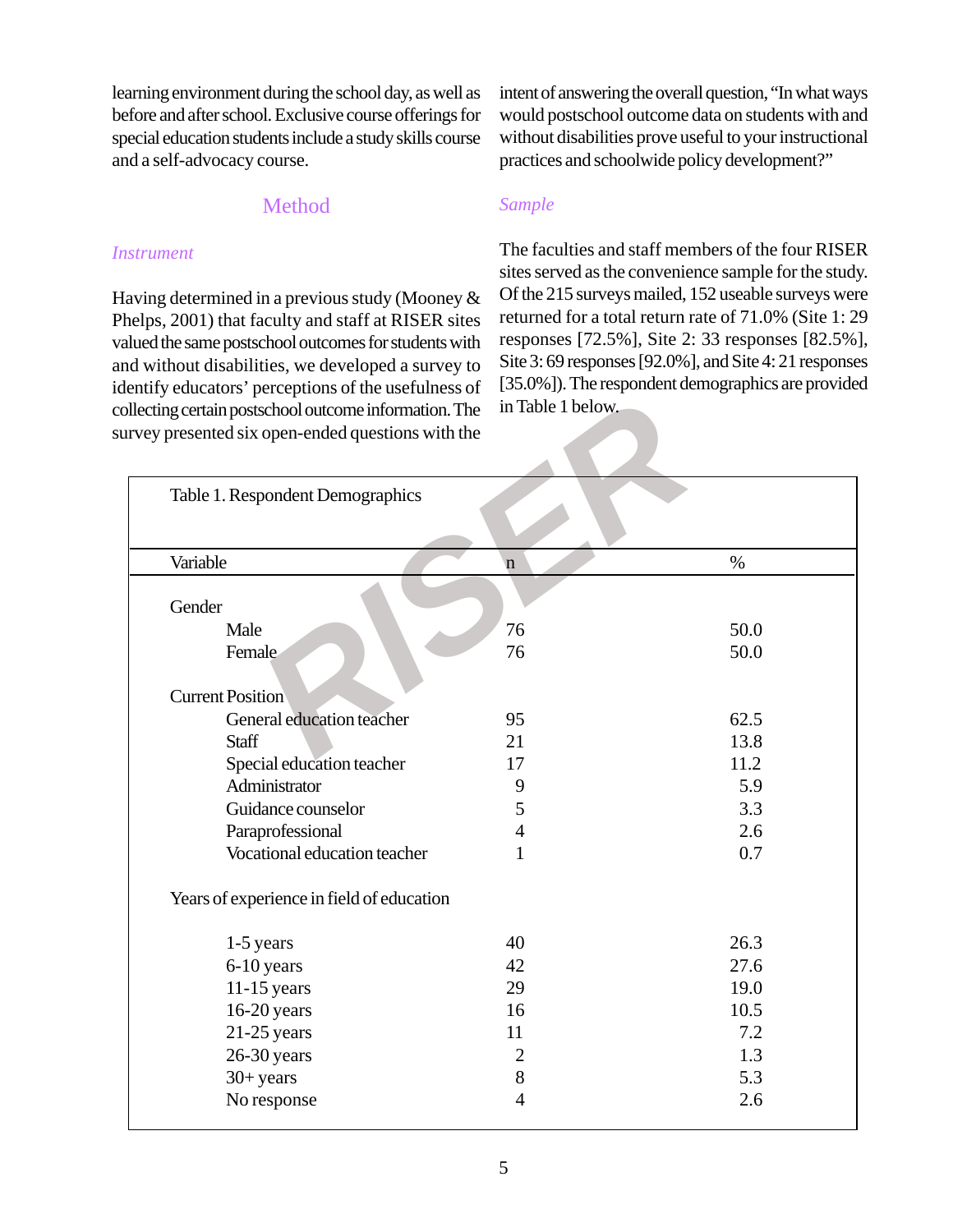# *Data Collection Procedures*

We mailed self-administered surveys to the RISER contact person at each site, along with a cover letter containing introductory comments. The contact person then distributed the surveys to the individual faculty and staff members for completion within 2 weeks. Surveys were coded to ensure anonymity of the respondents. To assist respondents in completing the survey, we included directions and definitions of terms with the survey.

### *Data Analyses*

onses were transcribed verbatim. *Emerging Themes*<br>tive coding method was used to<br>gories and recurring themes within Six prominent themes and re<br>(Lincoln & Guba, 1985; Strauss emerged from the data. If su<br>The data presente The open-ended responses were transcribed verbatim. A constant-comparative coding method was used to identify coherent categories and recurring themes within and across questions (Lincoln & Guba, 1985; Strauss & Corbin, 1987). The data presented represent aggregate responses from the four sites. As noted in the earlier RISER study (Mooney & Phelps, 2001), the educators in these schools place a high priority on obtaining postschool outcome information describing the status and success of their graduates in postsecondary education, employment, and independent living situations. For graduates with and without disabilities, educators judged the following outcomes most important:

- 1. Type of postsecondary education institution and program attended
- 2. College completion status
- 3. Type of employment obtained
- 4. Level of job satisfaction

In considering these indicators, the survey did not precisely specify the nature of the data to be collected, nor how it would be aligned with school-based data. Thus, it is important to recognize that the respondents made certain assumptions about these matters when describing how they could use postschool outcome information.

# *Emerging Theme*

Six prominent themes and related points of interest emerged from the data. If substantial, meaningful, school-specific postschool outcome data were readily available to local educators, they would use this information to (a) inform current instructional practices, (b) encourage curriculum development and change, (c) improve student preparation and learning for the "real world," (d) initiate changes in schoolwide policy, (e) change faculty and staff expectations and attitudes, and (f) measure general reform effectiveness. The order in which the themes are listed and discussed reflects the frequency with which each use was suggested by the overall set of respondents.

- ¾ Informing Current Instructional Practices
- $\triangleright$  Encouraging Curriculum Development and Change
- ¾ Improving Student Preparation and Learning for the "Real World"
- $\triangleright$  Initiating Changes in Schoolwide Policy
- $\triangleright$  Changing Faculty and Staff Expectations and Attitudes
- ¾ Measuring General Reform Effectiveness

Figure 1. Six emerging themes.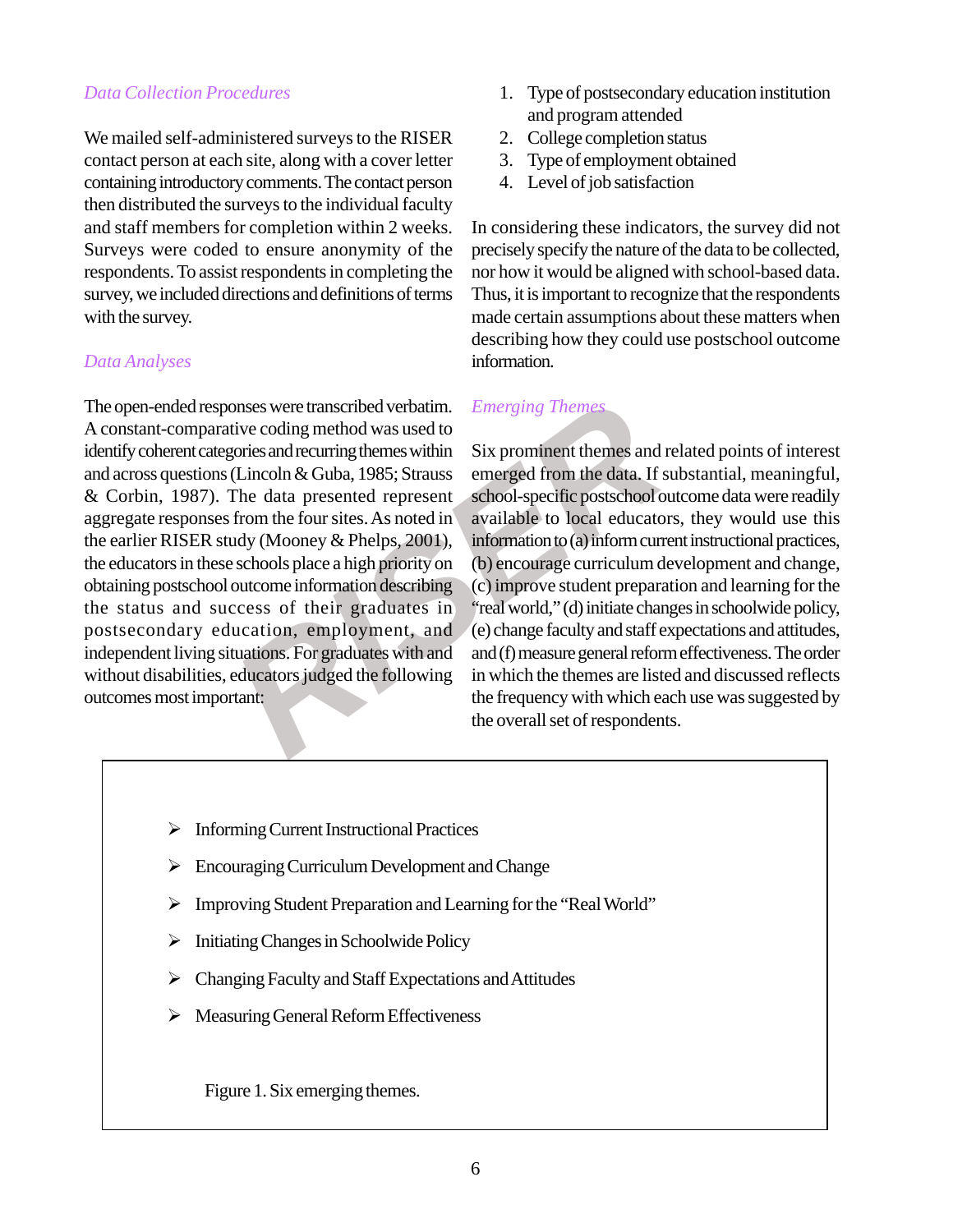#### *Informing Current Instructional Practices*

The vast majority of responses revealed that postschool outcome data could be used to examine the impact of teaching on student learning and to judge the effectiveness of current instructional practices. Outcome data could be used both to inform current instructional practices generally and also to identify specific classroom practices that need to be adapted, modified, or replaced to better promote student learning. Respondents highlighted certain instructional practices as potential areas of examination, including (a) the effective use of class time, (b) student grouping alternatives, (c) differing teaching styles, and (d) the use of active learning experiences in the classroom. A special education teacher reported that collecting data would help her "see if my efforts as a teacher helped or hindered my students."

### *Encouraging Curriculum Development and Change*

Three fourths of respondents indicated that postschool outcome data could be used to promote curriculum development and/or change. Specifically, educators thought such data could help them to (a) shape and restructure the curriculum by revamping existing units and programs and developing more applicable and realistic lessons; (b) diversify the curriculum by expanding program offerings and alternatives that address weaker performance areas or areas of neglect; and (c) meet students' unmet needs. Specific suggestions for curriculum expansion or "filling the gaps" included study skills courses, job market training, life skills programs, career education experiences, cooperative teaching activities, authentic methods of student and program assessment, and additional college preparation courses. One general educator suggested, "Postschool information would illustrate our weaknesses and shortcomings and illuminate unmet student needs."

Many respondents recognized the value of using postschool outcome data to justify changing the emphasis placed on certain components or expected outcomes of the curriculum. Concern was voiced about the need to justify curriculum changes and/or their expected outcomes to groups outside the school (i.e., parents, school board members, community members). Across the survey questions, specific components of the curriculum were repeatedly emphasized as areas of concern. They included alternative programming, definitions of success, vocational and life skills development, and assessment methods. For example, several respondents saw the value in using postschool outcome data to justify reducing the emphasis on certain postsecondary education outcomes and broadening the definition of success to include more postschool outcomes than simply college attendance.

### *Improving Student Preparation and Learning for the "Real World"*

Figure 1.1 and the technomic streaming experiences in the classroom. A the "Real World"<br>
There reported that collecting data<br>
flave efforts as a teacher helped A review of postschool out<br>
number of postschool out<br>
number o A review of postschool outcome data would help educators to better understand student needs, goals, and options after high school and revise their teaching accordingly. These data would also provide information on student postschool achievement versus potential performance, satisfaction levels, level of knowledge of postschool options, and measures of self-sufficiency. With this information, educators could modify their teaching to better prepare students for the "real world" by sharing with them the potential outcomes of their learning experiences.

The preparation of students with disabilities for life after high school was of particular concern. Many respondents surmised that outcome data could be used to identify concerns specific to this group of graduates, such as the availability and use of postschool support systems and the further development of student selfadvocacy skills. One general educator commented that she "needs to know if new reforms are helping all students achieve their postsecondary goals," and if not, "how to revise our current practice."

Approximately half of the respondents indicated that postschool outcome data could be used to empirically support existing "ideas for change." For example, an emphasis on the need for development of life skills that lead to a "quality" postgraduate life for individual students was evident across the survey responses. Respondents were generally concerned with the development of self-sufficiency, lifelong learning skills,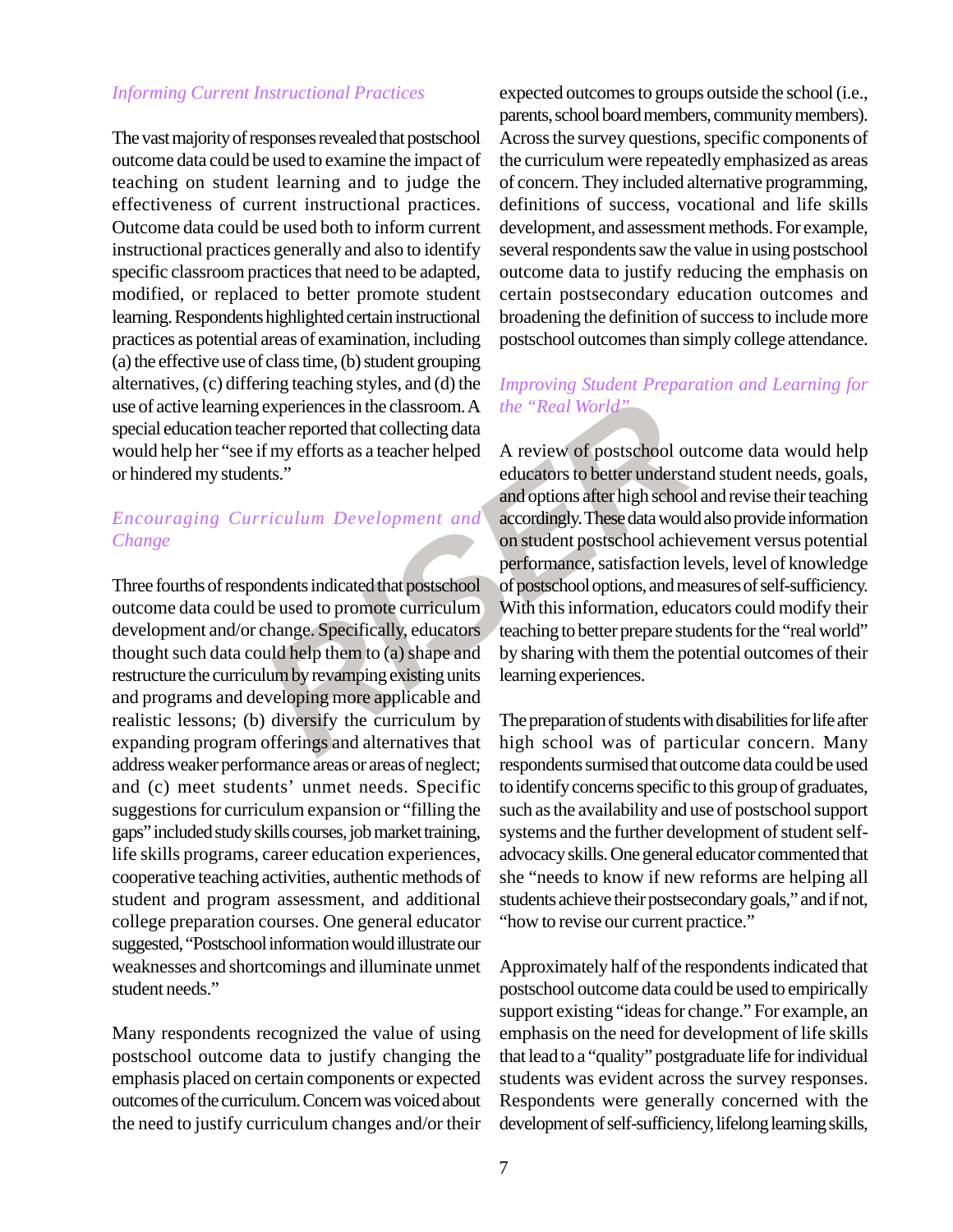and adult life preparation. They also saw a need for the exploration and expansion of vocational education options, including community-based learning and school-to-work opportunities, to meet the needs of students who are not college bound. Finally, respondents thought that postschool outcome data would help build career support into educational discussions and force teachers to consider more options for non–college bound students.

#### *Initiating Changes in Schoolwide Policy*

ing (a) developing admissions and actual student performance (b) diversifying and broadening<br>ing (a) developing admissions and actual student performance<br>mproving accessibility of school *Measuring General Reform*<br>mg more Educators thought outcome data could be used in several ways to initiate changes in schoolwide policies and practices, including (a) developing admissions policies and strategies; (b) diversifying and broadening course offerings; (c) improving accessibility of school activities; (d) designing more inclusive and studentcentered policies; (e) determining staffing needs; (f) determining special services offerings; (g) promoting better use of resources and moneys; (h) coordinating transition services; and (i) enhancing conversations across disciplines on key issues surrounding integration and standards. Both special educators and general educators felt that they could use postschool outcome data to make policy more student-centered, more practical, and more explicable to local students, parents, taxpayers, employers, and community members. "Using postschool outcome data to design policy gives all students the chance for an equal education that maximizes their potential," reported a special educator.

# *Changing Faculty and Staff Expectations and Attitudes*

Several educators commented extensively on the potential use of postschool data to foster teachers' acceptance of inclusive practices. Outcome data could be shared with colleagues and community members to help eradicate prejudice and lack of understanding about students with disabilities by providing concrete examples of productivity and success. Respondents hoped to reinforce the belief that all students are educable and capable of attaining high performance standards if they are taught with a variety of timely and personalized teaching strategies. One general educator hoped that "the data would help us to see kids with and without disabilities as individuals with futures, as potentially empowerable people."

About half of the respondents also thought postschool data might be useful in reexamining whether teacher expectations of student postschool outcomes and options are realistic. Several respondents suggested that data could help define gaps and inconsistencies between their school mission and student outcomes, ultimately leading to a reexamination of the school's mission and philosophy. These respondents indicated that they would use postschool outcome data to examine the relationship between higher expectations and actual student performance.

# *Measuring General Reform Effectiveness*

Approximately one quarter of respondents felt that the collection of postschool outcome data would assist them in measuring the impact of general reform initiatives and would answer questions about the value of specific reform efforts. For example, one could use postschool outcome data both to assess the adequacy of schools' academic and social support frameworks and to examine the links between course requirements, state requirements, disciplinary practices, and inclusive practices. Specific school reform efforts could be examined to determine their long-range success or failure on a schoolwide basis and their impact on individual students' lives. A general educator stated, "As professionals, we need to measure whether inclusion is really working. While performance in school is important, it is the outcomes that are crucial."

Educators viewed the collection of postschool outcome data as an opportunity to address concerns about both inclusive schools and classrooms, and authentic practices within these schools. Six questions concerning the effectiveness of education reforms were mentioned frequently:

- 1. How well are we preparing students with and without disabilities for inclusive postschool environments?
- 2. Are we able to create equity and heterogeneity in the classroom simultaneously?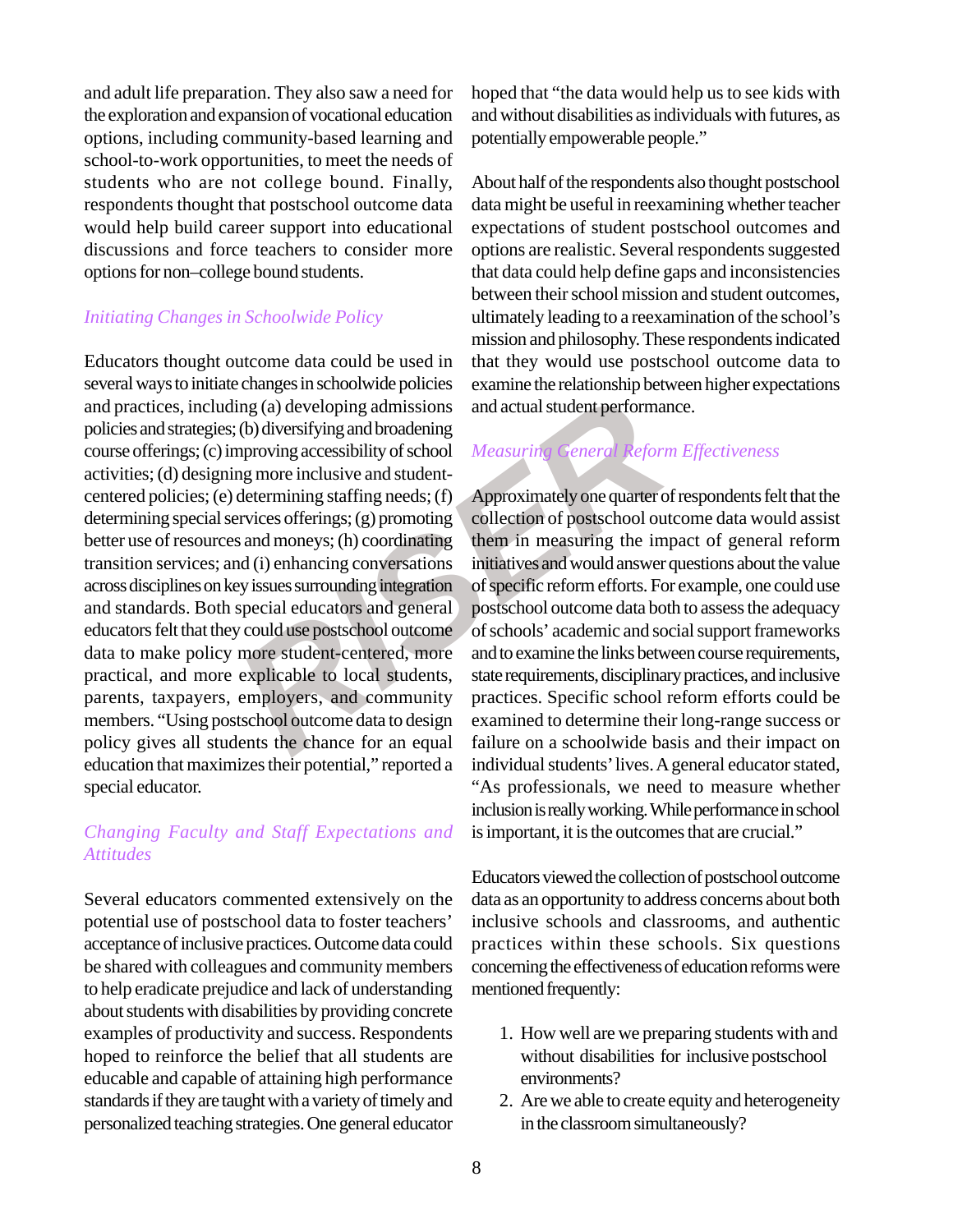- 3. How do we provide in-school support services for students with disabilities while still allowing students to learn and develop their selfdetermination skills and increase independence?
- 4. Do we lessen the value placed on postsecondary preparation and training by using the inclusion model for all students?
- 5. Can we predict or measure the positive and negative effects of inclusion on students with and without disabilities?
- 6. Does inclusion allow us to pursue authentic outcomes for all students?

#### **Discussion**

#### *Major Findings*

FISCUSSION and conege. Despite these cone<br>
educators are beginning to loom<br>
the make future decisions about the<br>
rever expand our knowledge of In the survey responses, educator<br>
toome data may be used in the survey respons The results of this survey expand our knowledge of how postschool outcome data may be used in restructured inclusive high schools. In a review of each school's documents (i.e., handbooks, district reports, selected follow-up studies, newsletters, etc.), we learned that these schools traditionally only monitor postschool status and outcomes through students' entry into college rather than through systematic and comprehensive graduate follow-up data collection efforts such as vocational outcomes, wage and salary information, involvement in community activities, and independent living measures. Educators in these schools rely primarily on personal contacts with graduates for "proof" that the school is successful. Moreover, when schools have collected some postschool data (mostly at the district or state level), they frequently have not used the information for school improvement or change.

Nonetheless, when educators in reformed inclusive high schools were asked how they would use postschool outcome data, they provided a variety of detailed suggestions ranging from curriculum development to school policy to attitudinal changes. Despite this broad range of responses, there remains a clear disconnect between the types of postschool data the schools would like to collect and their intended uses for the data. For example, the respondents said knowing the types of postsecondary education institutions and programs attended by graduates with and without disabilities was very important. Yet most respondents did not indicate specifically how they would use this information "to improve students' preparation for learning in the real world" or "to change the curriculum." Further, individual schools are often unable to make the changes needed to improve curriculum and instruction due to the current climate of state-led standards-based school reform, which places a significant emphasis on high-stakes testing and student results. The demands of standards-based reform may prevent schools from promoting contextual and authentic learning experiences, notwithstanding postschool outcome data revealing that graduates with disabilities participate less frequently in employment and college. Despite these complex challenges, these educators are beginning to look at the collection and use of postschool outcome information in order to make future decisions about their individual schools. In the survey responses, educators expressed a strong interest in participating in any effort to collect and use postschool outcome data that would help them gain more information about their students' lives following high school.

# Next Steps

The significance of our study lies in the discovery that educators in restructured high schools do value the collection and use of postschool outcome data. To this end, the following steps can be taken to support educators in pursuing this promising effort.

- 1.**Examine the need for and feasibility of collecting and analyzing data at the school level**. Local data collection will help schools become "data-driven" and to see how data can help them understand what is happening at the school and what should be changed or continued. It is important to remember that "it is the school's purposes and questions that turn data into meaningful information" (Keeney, 1998, p. 42).
- 2.**Use "home-grown" sources of postschool outcome data when teaching educators how to collect, analyze, and use data.** Allow for a certain degree of local customization in the development of performance measures and related assessment instruments to improve the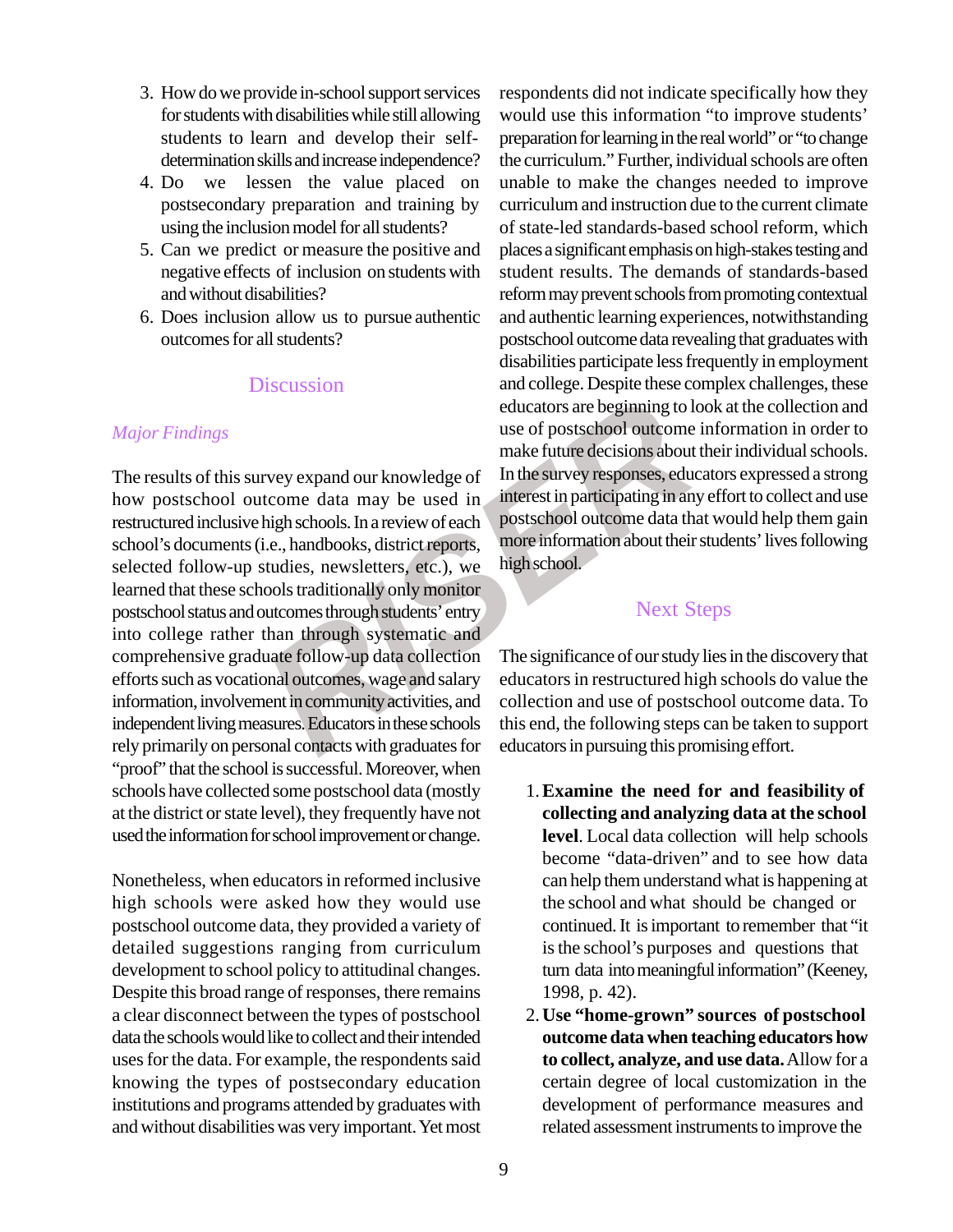chances that local educators will find the data meaningful and relevant (Stecher et al., 1995). School improvement strategies (such as critical friends groups or teacher-led action research studies) should be developed to promote the ongoing and reflective use of data to meet school and community expectations.

- Fractional Controlling and Student excited to capture<br>
in the current systems used as tools to examine<br>
in this indicators and link it to school<br>
to improve practices and<br>
al student-graduate records that<br>
al student-gradu 3.**Create a data collection and dissemination process that links school and classroom practices with students' postschool performance in order to inform local school leaders about the effectiveness of school practices and policies.** To examine the ways in which school and classroom practices are affecting student outcomes, the current systems for data collection need to be revised to capture data on relevant indicators and link it to school performance data. With data collection systems using individual student-graduate records that include high school data (e.g., grades, courses completed, and key individualized education program information) and postschool outcome data (e.g., employment patterns, earnings, and postsecondary education attainment data), educators can disaggregate information to make meaningful and richly informed decisions about changes in curriculum and instructional practices. Local school leaders can then design and offer professional development options closely aligned with the school's strategic plan for changing practices to raise student achievement and improve postschool outcomes.
- 4.**Use available resources to help with planning, coordination, collection, interpretation, and reporting of data.** Educators and school leaders should seek support from universities, school improvement networks, local and regional collaboratives, and other area schools to gather and analyze relevant information. By participating in these special projects or networks, educators can document and share strategies and practices that transform data into locally useful information for reflecting upon, measuring, and communicating s chool improvement and change efforts.
- 5.**Develop a deeper understanding of the role of data in whole-school reform efforts that**

**focus on inclusive and authentic practices as their core.** The efforts outlined above will provide a useful foundation for ongoing schoolspecific discussions that involve educators, parents, and community members in considering important questions, such as "what should graduates of this school know and be able to do?"

6. **Build a system-wide commitment to practices and programs that help all students achieve successful outcomes and ensure that each student can aspire to goals of academic and occupational excellence.** In data-rich schools, data can be used as tools to examine counterproductive and/ or ineffective school practices and take action to improve practices and policies based on what the data reveal.

### References

- Hahn, H. (1997). New trends in disability studies: Implications for educational policy. In D. K. Lipsky & A. Gartner, *Inclusion and school reform: Transforming America's classrooms* (pp. 315- 328). Baltimore: Paul H. Brookes.
- Keeney, L. (1998). *Using data for school improvement: Report on the Second Practitioner's Conference for Annenberg Challenge Sites*. Providence, RI: Brown University, Annenberg Institute for School Reform.
- Levesque, K., Bradby, D., & Rossi, K. (1996). *Using data for program improvement: How do we encourage schools to do it*? (Centerfocus No. 12). Berkeley, CA: University of California at Berkeley, National Center for Research in Vocational Education. Retrieved June 24, 2002 from http://vocserve.berkeley.edu/CenterFocus/ CF12.html
- Lincoln, Y. S., & Guba, E. G. (1985). *Naturalistic inquiry*. Newbury Park, CA: Sage.
- Mooney, M., & Phelps, L. A. (2001). *Life after high school: Which postschool outcomes matter*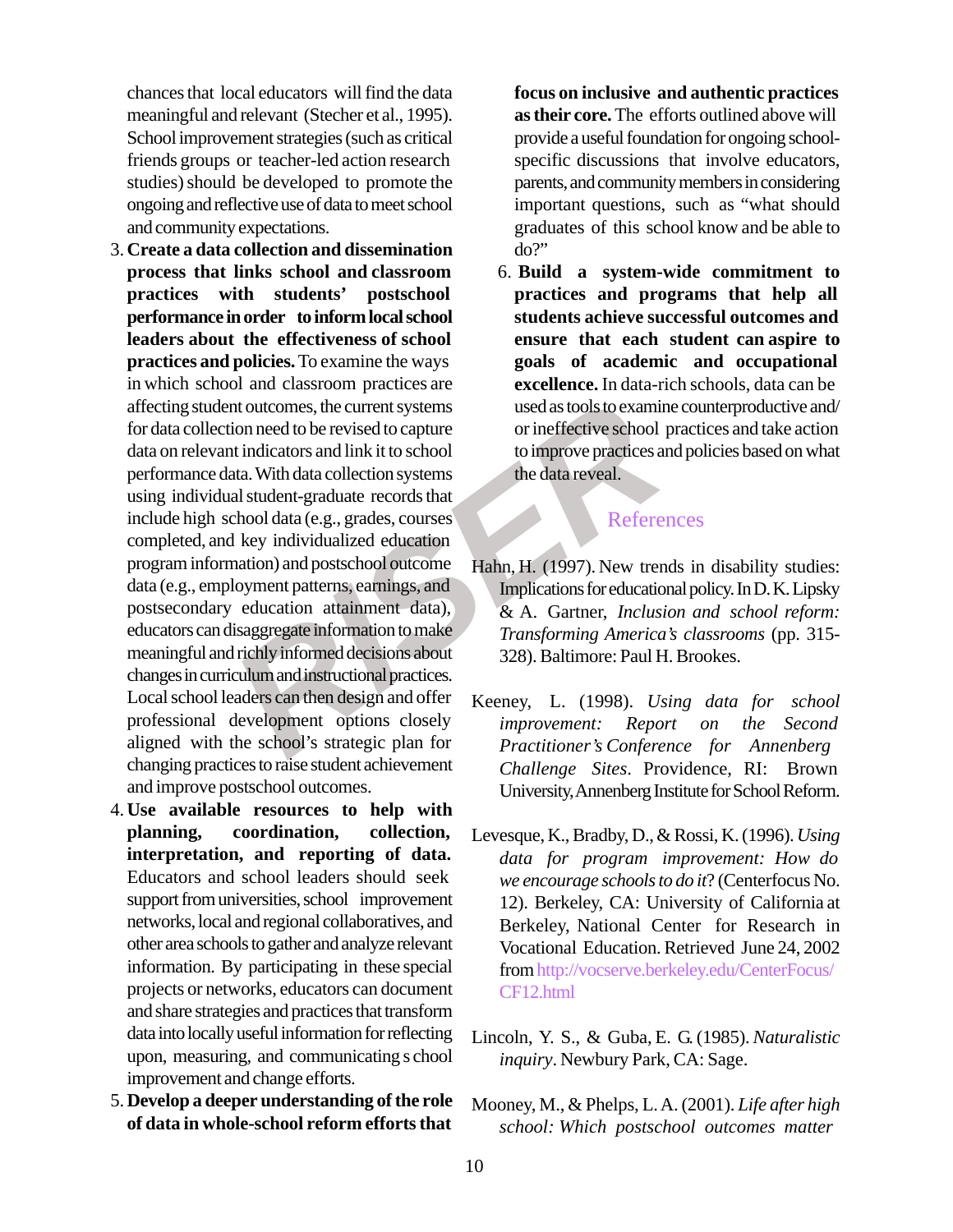*for students with and without disabilities in restructured high schools*? (RISER Brief No. 4). Madison:University of Wisconsin–Madison, Wisconsin Center for Education Research, Research Institute on Secondary Education Reform for Youth with Disabilities. Retrieved June 24, 2002 from http://www.wcer.wisc.edu/ riser/Brief%204.pdf

- Newmann, F. M., King, M. B., & Rigdon, M. (1997). *Accountability and school performance: Implications from restructuring schools*. Harvard Educational Review, 67(1), 41-74.
- & Wehlage, G. G. (1995). Equation Statistics, C<br>
col restructuring: A report to (CCD). (1998-99). State<br>
ducators. Madison: University public elementary / s<br>
adison, Wisconsin Center for Twenty-first annual re<br>
uch, Center Newmann, F. M., & Wehlage, G. G. (1995). *Successful school restructuring: A report to the public and educators*. Madison: University of Wisconsin–Madison, Wisconsin Center for Education Research, Center on Organization and Restructuring of Schools.
- Stecher, B. M., Hanser, L. M., Hallmark, B., Rahn, M. L., Levesque, K., Hoachlander, E. G., et al. (1995). *Improving Perkins II performance measures and standards: Lessons learned from early implementers in four states*. Berkeley, CA: University of California at Berkeley, National Center for Research in Vocational Education. (ERIC Document Reproduction Service No. ED 378 364)
- Strauss, A., & Corbin, J. (1987). *Basics of qualitative research*. Newbury Park, CA: Sage.
- U.S. Department of Education, National Center for Education Statistics, Common Core of Data (CCD). (1998-99). *State nonfiscal survey of public elementary / secondary education*. Twenty-first annual report to Congress on the implementation of IDEA, P.L. 105-17. Washington, DC: Author.

### OTHER PUBLICATIONS

Listed below are anticipated topics that RISER will be writing about in newsletters. Single copies are free.

Accommodating Diverse Learners Effective Instructional Practices in Schools in Regular Education Settings of Authentic Inclusive Learning

Educational and Transition Planning Classroom Teachers' Views on Inclusion

Research Institute on Secondary Education Reform (RISER) *for Youth with Disabilities* 1025 West Johnson St., Suite 461 University of Wisconsin—Madison Madison, WI 53706 (608) 263-0630 fax: (608) 265-0538

**Permission to copy is not necessary. This publication is free upon request.**